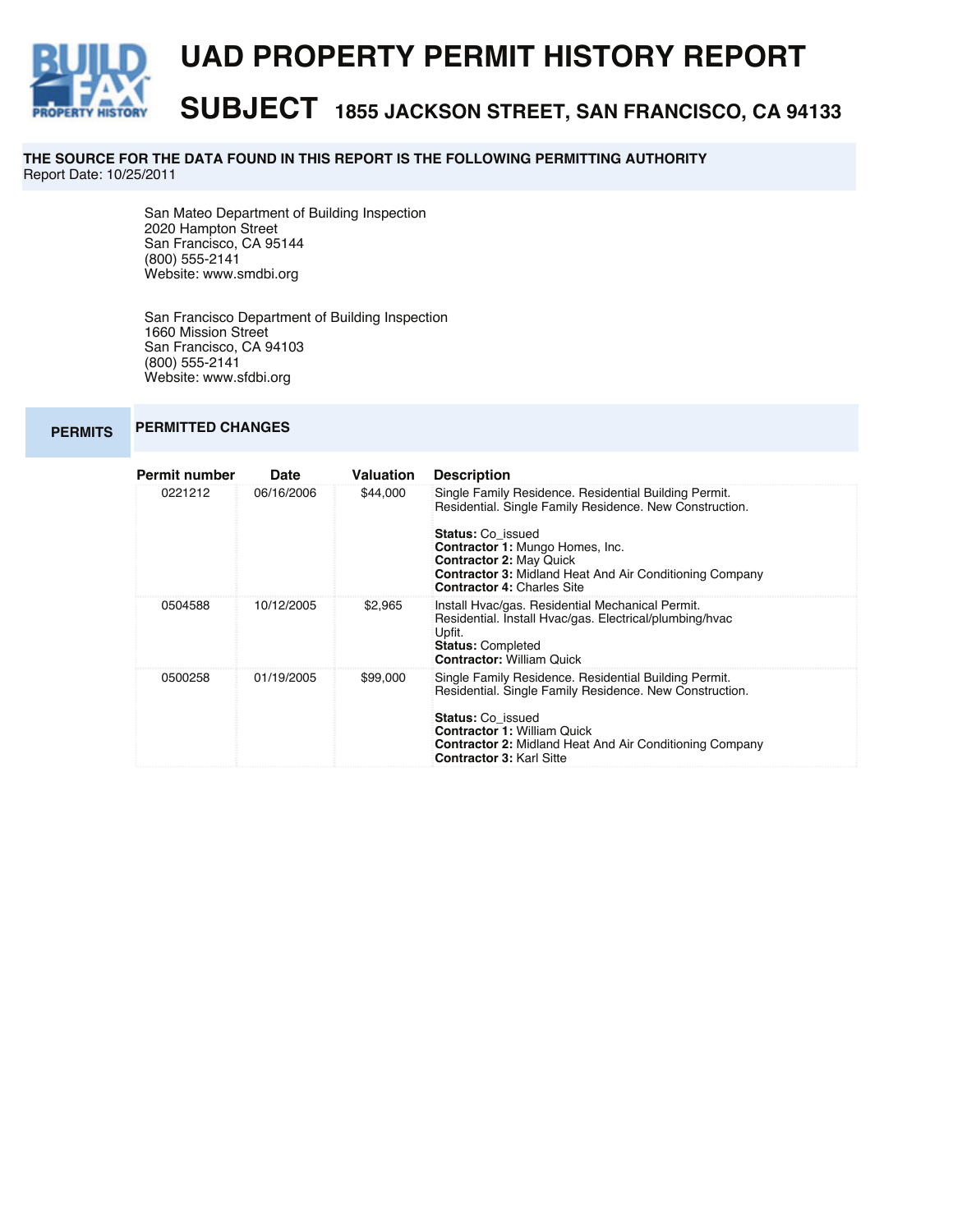

## **THE SOURCE FOR THE DATA FOUND IN THIS REPORT IS THE FOLLOWING PERMITTING AUTHORITY**  Report Date: 10/25/2011

City of San Jose, Department of Planning, Building and Code Enforcement 200 East Santa Clara Street Tower, 1st Floor San Jose, CA 95113-1905 (408) 535-3555 Website: www.sanjoseca.gov

## **PERMITS PERMITTED CHANGES**

| <b>Permit number</b>          | <b>Date</b> | Valuation | <b>Description</b>                                                                                                                                          |
|-------------------------------|-------------|-----------|-------------------------------------------------------------------------------------------------------------------------------------------------------------|
| 2011-0089<br>19-000-00<br>-RS | 02/25/2011  | 0         | 5510 Blossom Acres Dr Susanna Titel (p). Single<br>Family. Sub-trades Only.<br><b>Status: P-complete</b><br><b>Contractor:</b> Affordable Water Htrs/plmb'g |
| 2004-1125<br>48-000-00<br>-RS | 05/10/2004  | 0         | 5510 Blossom Acres Dr Mitch Gross. Single Family.<br>Sub-trades Only.<br><b>Contractor: Tom's Plumbing</b>                                                  |
| 2003-1145<br>86-000-00<br>-RS | 06/26/2003  | \$12,974  | 5510 Blossom Acres Dr Mitchell Gross. Single Family.<br>Reroof.<br><b>Contractor: Old Country Roofing</b>                                                   |